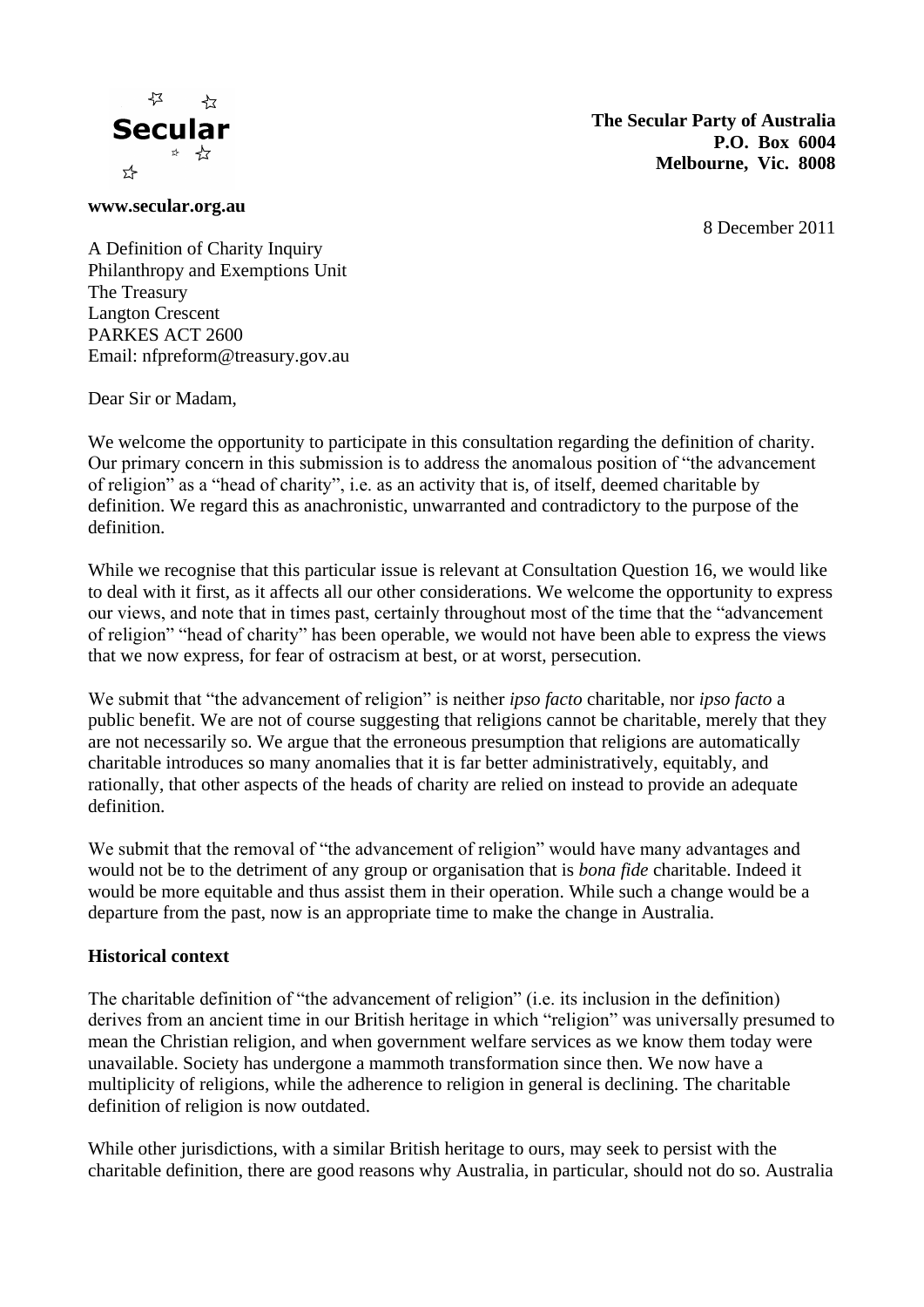was founded on a secular ideal that was deliberately intended to break with the tradition of established religion, which was seen as providing an unwanted source of sectarian conflict.

It was for this reason that the Australian Constitution includes Section 116, which states that the "Commonwealth shall not make any law for establishing any religion, or for imposing any religious observance, or for prohibiting the free exercise of any religion …". The other jurisdictions referred to in the Consultation Paper do not have this provision. We should therefore not follow them in this regard. Whether or not the "advancing" of a religion contributes to the "establishing" of one, this provision should not be disregarded.

## **Public benefit issues**

 $\overline{a}$ 

With the growth in religious diversity, it is now the case that the advancement of religion pertains more to a select group of adherents of the religion, rather than the community as a whole. Thus whatever benefits religious activities may confer, they are more private benefits than public benefits. Where charitable activities of religious groups are publicly beneficial, they are capable of being recognised as such, with reference to other aspects of the definition of charity. The religious adherence of a group should not be relevant in determining whether something is charitable.

It is arguable that fostering the advancement of a multiplicity of mutually contradictory religious beliefs may increase division and disharmony in society. It therefore may be more of a cost than a benefit. We note that the advancement of religion may involve the advancement of Christianity, or of Judaism, or of Islam, or indeed any of sect, cult, superstition or religion, even Scientology. The coercive behaviour of cults can cause severe distress, psychological trauma, and can disrupt the lives of families. We do not need to refer to acts of violence in the name of religion or the activities of paedophile priests in order to indicate that the activities of religious people are not always benign. The inclusion of religion as a "head of charity" is thus quite anomalous.

The cost to the community of these activities is not merely a social cost. Given that inclusion in the definition of charity grants to religious groups a large range of subsidies and tax concessions, there is a significant financial cost as well. The removal of such benefits does not in any way compromise anyone's freedom of religion.

A further highly anomalous situation regarding the seemingly muddled thinking with regard to religion and the public benefit has occurred with the *Extension of Charitable Purpose Act 2004*. The activities of "closed or contemplative religious orders that offer prayerful intervention for the public" were defined as charitable and being for the public benefit. People are perfectly entitled to engage in such activities if they wish, but there is no justification for regarding this as a charitable purpose for the public good.

Indeed, the available evidence on this matter suggests there is no benefit, even a cost. Clinical trials have been conducted in the United States in which groups suffering from serious illnesses were either prayed for or not. Prayerful intervention was found to make no difference, except in cases where a group knew that prayerful intervention was being undertaken on their behalf by others. The medical outcomes of this group were actually found to be significantly worse. The suggested explanation for this was that the intervention caused psychological damage that adversely affected their recovery.<sup>1</sup> If "evidence-based policy" is the objective, then "prayerful intervention" is disqualified as being a charitable public benefit.

<sup>&</sup>lt;sup>1</sup> See H. Benson, J. Dusek, J. Sherwood, P. Lam, C. Bethea, W. Carpenter, S. Levitsky, P. Hill, D. Clem, Jr., M. Jain, "Study of the Therapeutic Effects of Intercessory Prayer (STEP) in cardiac bypass patients: A multicentre randomised trial of uncertainty and certainty of receiving intercessory prayer", American Heart Journal , Volume 151 , Issue 4 , Pages 934 – 942. http://linkinghub.elsevier.com/retrieve/pii/S0002870305006496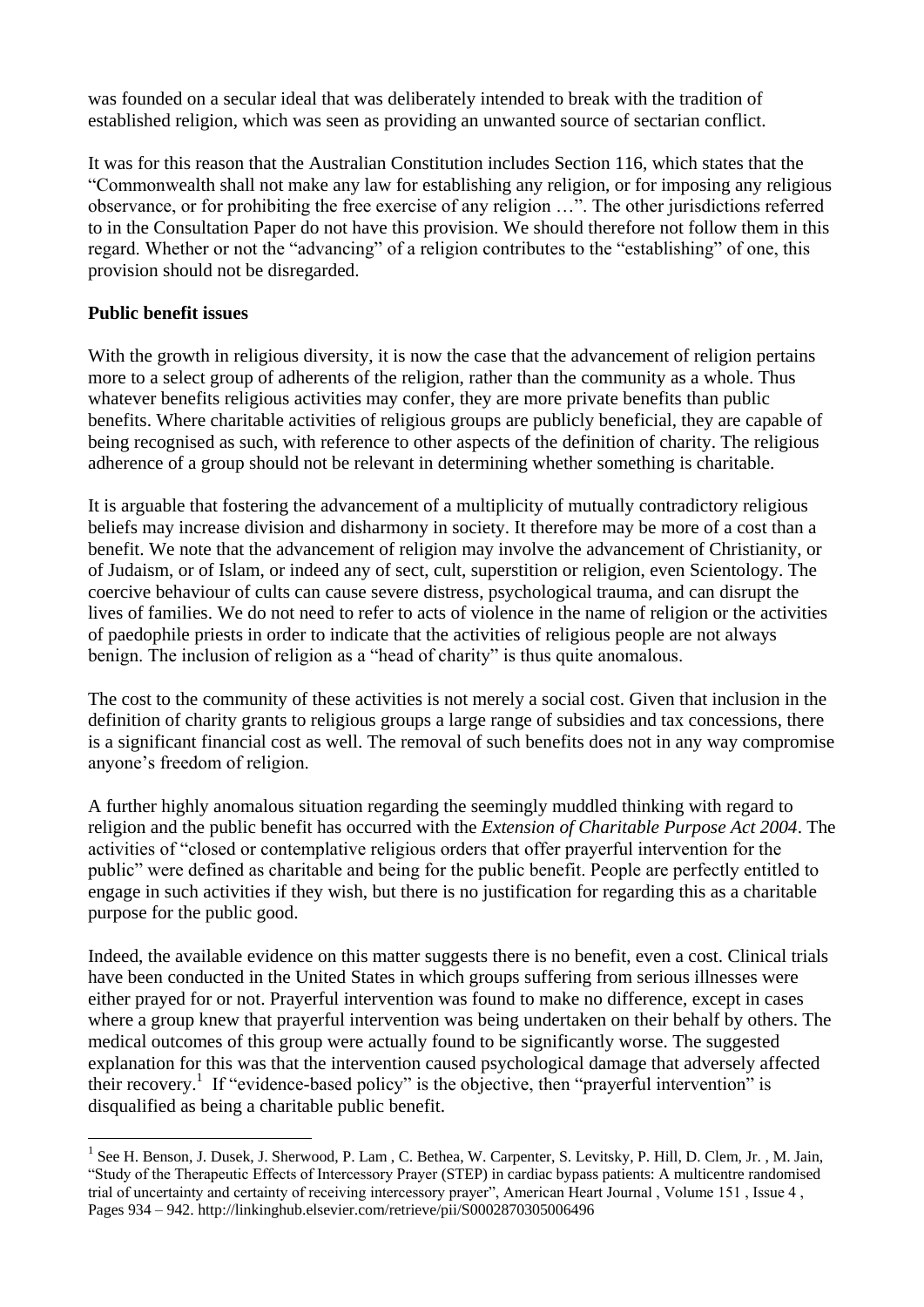### **Evidentiary issues**

If we are to continue with the presumption that the advancement of religion is of itself charitable, then we are obliged to come to terms with the issue of what constitutes a religion and on what basis particular organisations are eligible to qualify. It is not satisfactory that the incoming Australian Charities and Not-for-profits Commission (ACNC) be burdened with this responsibility.

As mentioned in the Appendices to the Consultation paper, in England and Wales, religion involves a belief in a god, "more than one god, or no god". In Northern Ireland it may include "any analogous philosophical belief". A similar wording obtains in Scotland. The reliance on such vague definitions in so important a matter cannot be justified. None of these definitions provides a degree of clarity that would appear to justify the inclusion of religion as a charitable motivation. In Ireland, religious privileges are protected, provided the religion does not employ "oppressive psychological manipulation". Given that all the most popular religions employ a belief in eternal punishment in hell, we would wonder, perhaps, how they might still qualify.

In Australia, the High Court, in the 1983 Scientology case, offered that a religion should comprise a "belief in a Supernatural Being, Thing or Principle". We can appreciate the generosity of this definition, in that it accommodates a wide range of possibilities. We wonder, however, whether the High Court, in its wisdom, has offered a definition that is actually coherent or useful. "Principle" is an abstract noun, which of itself cannot be measured. "Supernatural" is beyond the natural and therefore beyond detection in the natural world. A "supernatural principle", then, is the intersection of the immeasurable with the undetectable.

We humbly submit that in our view a "supernatural principle" is a nebulous concept, and that it is most unsatisfactory that the laws of Australia should be predicated on such a concept. This is especially the case when billions of dollars in taxpayer funds are expended in the form of subsidies and tax concessions, contingent upon the advancement of such a concept. In our view this is a gross misallocation of scarce financial resources.

Apart from these issues, we feel compelled to point out that none of these definitions of religion in any way imposes the slightest requirement that there be a even a possibility that any of the esteemed beliefs could actually be true. Yet providing evidence regarding the truth of assertions is normally regarded as being an important part of the legal process. In the case of religion, however, this seems to be a convenient oversight that allows for the presumption that any religion could be true, even though all religions are largely mutually contradictory, thereby precluding the possibility of truth in all but possibly one case.

The perverseness of this logic alone should be sufficient to disqualify religion from the definition of charity. It is time that reason and evidence, as applied to what is measurably beneficial and tangible, should form the basis of the definition of charity. We now turn to the Consultation Questions.

### **1. Are there any issues with amending the 2003 definition to replace the 'dominant purpose' requirement with the requirement that a charity have an exclusively charitable purpose?**

We submit that it should be a requirement that a charity should have a purpose that is exclusively charitable. The demarcation difficulties in discriminating between dominant and non-dominant purposes make such a definition untenable. No doubt there are religious groups that express their difficulty in demonstrating a public benefit of their activities. The lack of a public benefit of what is currently deemed charitable will be largely overcome by removing "the advancement of religion" from the definition.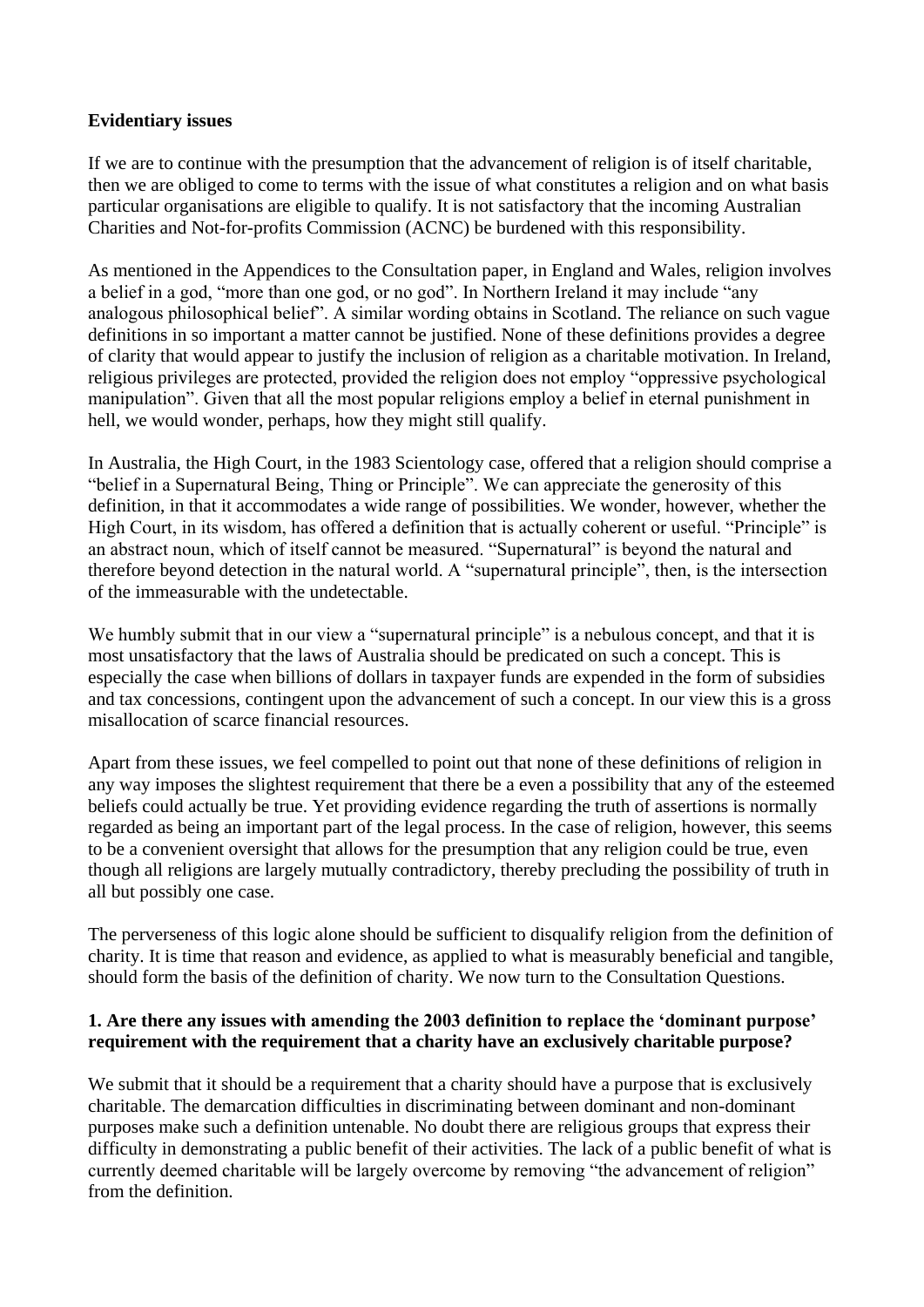## **2. Does the decision by the New South Wales Administrative Tribunal provide sufficient clarification on the circumstances when a peak body can be a charity or is further clarification required?**

Further clarification is required, in that the activities of the peak body should be in themselves charitable, otherwise there is no guarantee that this is the case. For example a group such as the Australian Christian Lobby may be considered a peak body, representing the views of groups deemed to be charities, but merely representing the views of sectional interests is not of itself charitable.

## **3. Are any changes required to the Charities Bill 2003 to clarify the meaning of 'public' or 'sufficient section of the general community'?**

Current proposals to clarify the meaning may be adequate, provided that religion is removed as a "head of charity". This would resolve anomalies arising from the fact that even exclusive sects and cults are currently beneficiaries of the definition. "Prayerful intervention" should not be deemed charitable nor excluded from the public benefit test.

# **4. Are changes to the Charities Bill 2003 necessary to ensure beneficiaries with family ties (such as native title holders) can receive benefits from charities?**

We endorse the suggestion that trusts or other entities be set up in these circumstances.

## **5. Could the term 'for the public benefit' be further clarified, for example, by including additional principles outlined in ruling TR 2011/D2 or as contained in the Scottish, Ireland and Northern Ireland definitions or in the guidance material of the Charities Commission of England and Wales?**

The term 'for the public benefit' should be clarified to ensure that benefits have practical utility. A benefit should be tangible and measurable. Notions such as "spiritual benefit", that come from a perceived realm of the supernatural, are immeasurable and undetectable, and are susceptible to subjective interpretation and manipulation. They should be excluded from the definition of benefit. Placebos may have a recognised medical benefit, but we do not include them in the Pharmaceutical Benefits Scheme.

# **6. Would the approach taken by England and Wales of relying on the common law and providing guidance on the meaning of public benefit, be preferable on the grounds it provides greater flexibility?**

A public benefit should be defined specifically to be of tangible practical utility. It should not be left to common law.

## **8. What role should the ACNC have in providing assistance to charities in demonstrating this test, and also in ensuring charities demonstrate their continued meeting of this test?**

Organisations should be assisted with the provision of standard ACNC forms that they should complete, showing what benefits of practical utility they provide. The form should include a list of eligible benefits. Organisations should be required to complete an annual statement indicating the extent to which they have provided the relevant benefits.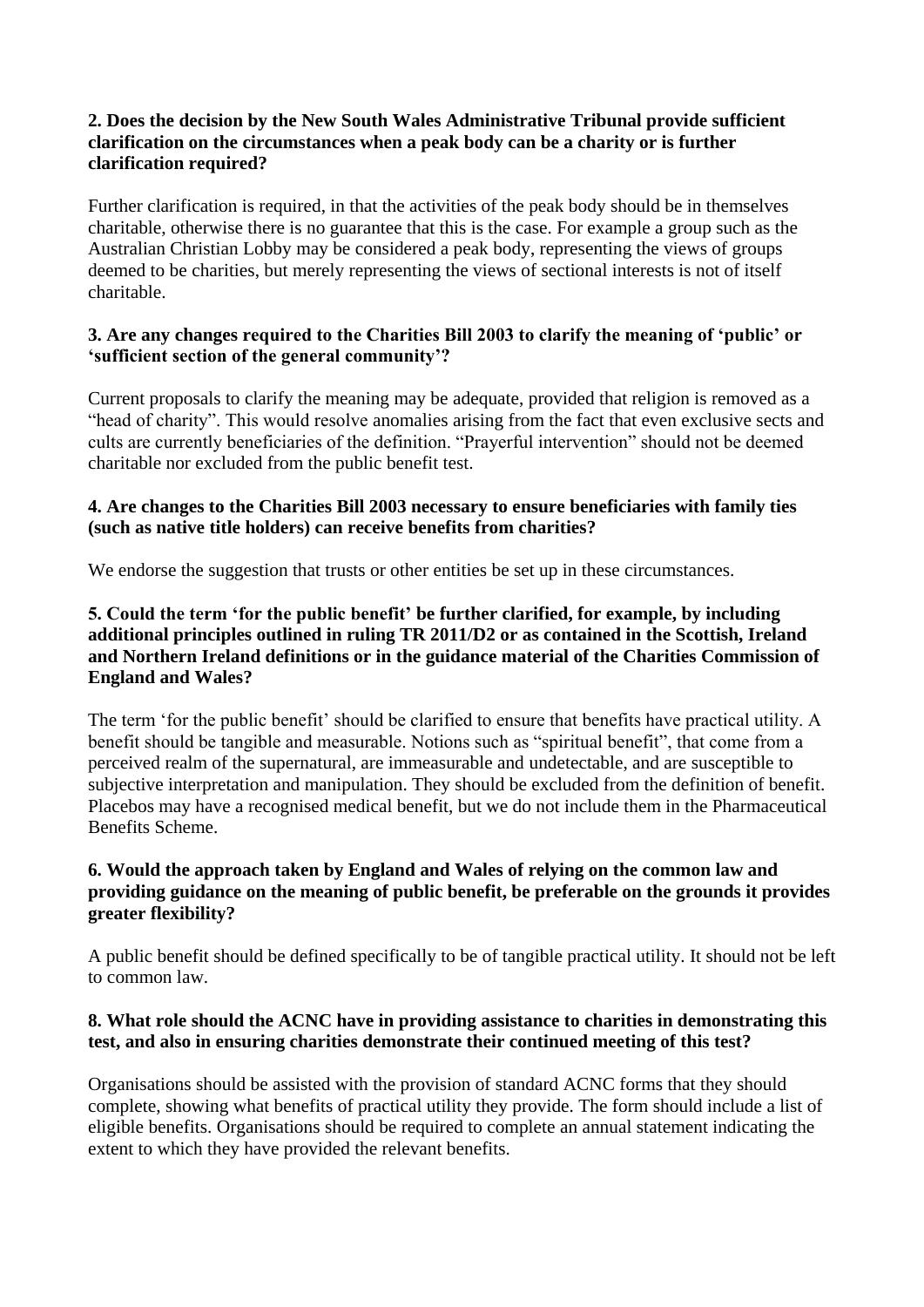### **9. What are the issues for entities established for the advancement of religion or education if the presumption of benefit is overturned?**

It is likely that religious entities may have difficulty in establishing that some of their activities provide a public benefit, due to the fact that they do not provide a public benefit. We should all seek to understand that in the  $21<sup>st</sup>$  century, public expenditures need to be disbursed on a rational basis, and that religious charities must comply with the same requirements as all other charities.

## **10. Are there any issues with the requirement that the activities of a charity be in furtherance or in aid of its charitable purpose?**

There should be a requirement that the activities of a charity be in furtherance or in aid of its charitable purpose. Anomalies in this regard will be largely overcome by removing "the advancement of religion" from the definition of charity.

### **11. Should the role of activities in determining an entity's status as a charity be further clarified in the definition?**

The role of activities in determining an entity's status as a charity should be further clarified in the definition. Anomalies in this regard will be largely overcome by removing "the advancement of religion" from the definition of charity.

## **12. Are there any issues with the suggested changes to the Charities Bill 2003 as outlined above to allow charities to engage in political activities?**

It is again the case that removing "the advancement of religion" from the definition of charity will overcome an anomaly in this regard. Political lobbying with regard to education or the alleviation of poverty may be regarded as being consistent with a charitable activity, but political lobbying to further the advancement of religion should not be. We refer to the example of the Australian Christian Lobby, already cited.

## **13. Are there any issues with prohibiting charities from advocating a political party, or supporting or opposing a candidate for political office?**

Political activity undertaken by charities should not be prohibited, provided it is consistent with their charitable purpose. Religious entities are able to participate in any political activity, however such activity should not be regarded as charitable.

## **14. Is any further clarification required in the definition on the types of legal entity which can be used to operate a charity?**

The definition of the types of legal entity that can be used to operate a charity appears adequate, although partnerships could be included.

# **15. In the light of the Central Bayside decision is the existing definition of 'government body' in the Charities Bill 2003 adequate?**

It could be clarified that a government body includes local government.

# **16. Is the list of charitable purposes in the Charities Bill 2003 and the Extension of Charitable Purposes Act 2004 an appropriate list of charitable purposes?**